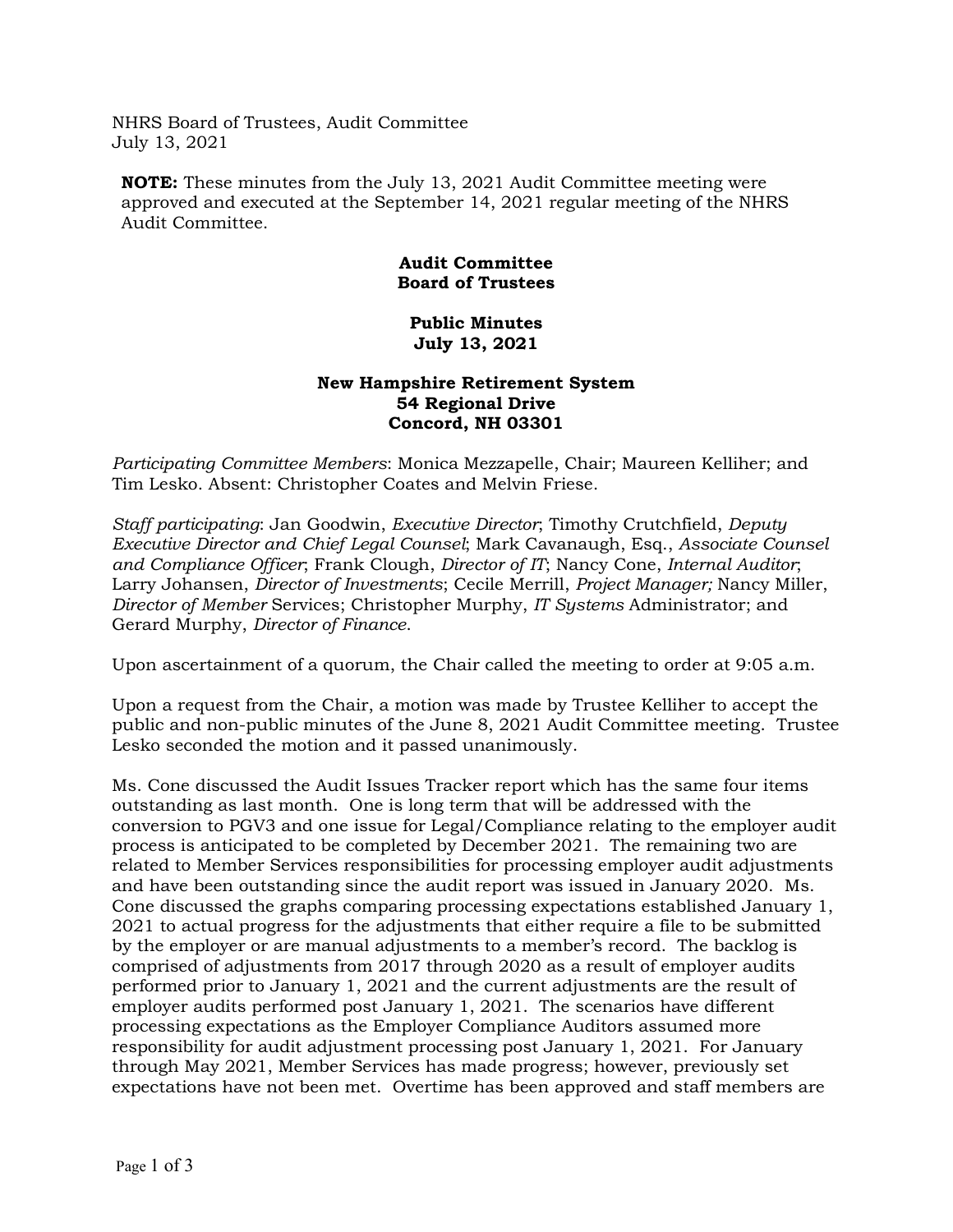dedicated to processing these items. A full-time position to solely process employer audit adjustments was established and filled in Member Services during June.

Ms. Cone then discussed the FY2021 Internal Audit Plan. The GASB employer census data audits are in process with all twenty-three audits completed, twenty have been reviewed and submitted to Plante Moran, and three are being reviewed.

Ms. Cone then discussed the Data Security Risk Reassessment update. Seven items remain of which two are under review and five will be on-going.

Ms. Merrill then provided an overview of the PGV3 implementation project. The overall project is 43% complete and Deliverable 3 (D3) Benefit Calculation is 78% complete. LRS is currently testing D3 and there are no issues to date. LRS continues to provide D3 test cases. NHRS is assigning testers to each scenario within the test cases and testing is being scheduled. Work continues on data conversion issues, workflows and correspondences. NHRS, Segal, and LRS have finalized the employer reporting rollout and communication plan. This also includes working with the employers' payroll software vendors. Deliverable 4 (D4) includes QDROS, insurance and benefit maintenance requirements with a review scheduled in September with LRS. As part of succession planning, Tracy Knight, Senior Business Analyst, will administer D4 with guidance from Ms. Merrill.

Mr. Murphy indicated that the FY2021 Plante Moran financial audit has begun. They have the list of required documents and have already begun gathering them. Plante Moran will be begin their preliminary audit work and interim testing remotely at the end of July.

Ms. Cone then presented the FY2022 Risk Assessment and Draft FY2022 Internal Audit Plan. The risk ratings are provided by Management. Changes in the risk ratings from one year to the next are usually minor and may relate to process or management changes. Changes during FY2021 include the implementation of the Contact Center where responsibilities have been transferred from the departments to the Contact Center, changes in staffing and process changes relating to employer audit adjustments. Several of the high-risk processes, along with those that are rated as a lower risk, but have the potential to be high impact were discussed. Ms. Cone then discussed the draft FY2022 Internal Audit Plan and the reasoning behind the internal audits recommended for the upcoming fiscal year. She noted that the plan can be revised as needed due to her retirement and the hiring of a new Internal Auditor along with unanticipated circumstances such as consulting activities.

Chair Mezzapelle asked the Committee if they would like an opportunity to meet privately with Ms. Cone to discuss the FY2022 Risk Assessment and draft Internal Audit Plan. The Committee declined as they did not have any questions.

Upon a request from the Chair, a motion was made by Trustee Lesko to approve the FY2022 Internal Audit Plan as presented. Trustee Kelliher seconded the motion and it carried unanimously

No further business came before the Committee.